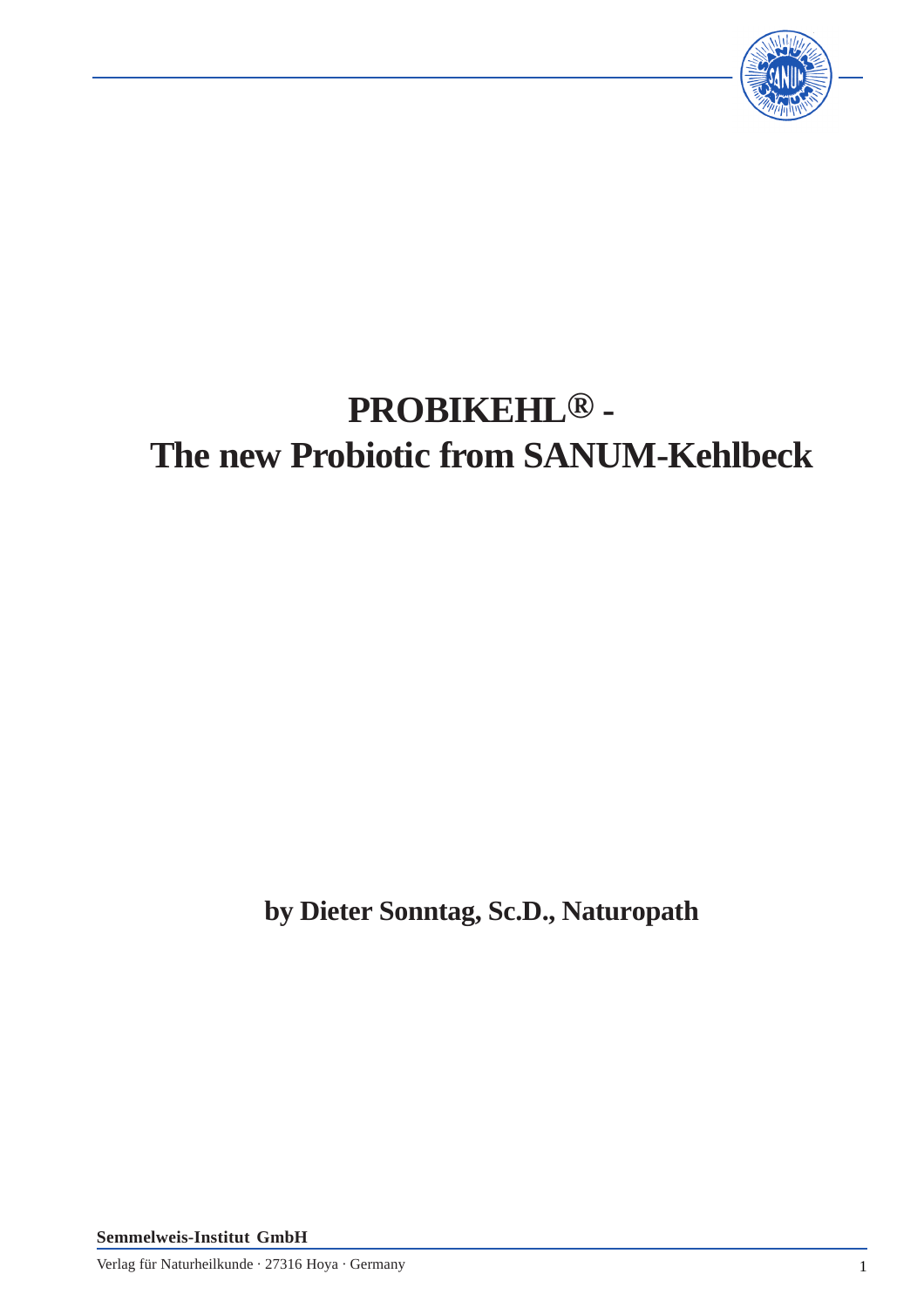

In recent years there has been increasing recognition of the importance of micro-organisms in the maintenance of our health. Intestinal dysbioses are regarded as the cause of many metabolic and immunological diseases. It therefore follows that the preservation and restoration of an intact intestinal flora is critical for our health. Pre- and probiotics have been in use for years in order to support the intestinal flora and its immune system. In various controlled studies the efficacy of defined strains of Lactobacilli and Bifidobacteria in the prophylaxis and treatment of chronic, inflammatory, infectious and allergic diseases has been demonstrated (1).

By means of new results from microbial research, which verify the importance of the multiplicity of microbial strains for the organism, new challenges have been set for the composition of probiotics. Whilst the first generation of probiotics were predominantly preparations of single organisms, containing one bacterial strain, such as SANPROBI®, the secondgeneration probiotics are multibacterial preparations of various strains. As one advantage of multi-bacterial preparations, the synergistic effects of the various bacterial strains are discussed (3).

Against this background SANUM-Kehlbeck presents a new probiotic called PROBIKEHL®, as the successor to SANPROBI®. The nutritional supplement PROBIKEHL® is a multi-bacterial preparation, containing the following seven bacterial strains:

Lactobacillus plantarum W21, Lactobacillus acidophilus W22, Lactobacillus paracasei W20, Lactobacillus salivarius W24, Lactobacillus lactis W19, Bifidobacterium lactis W51, Bifidobacterium lactis W52.

The total number of germs in PROBIKEHL<sup>®</sup> is around  $1x10<sup>9</sup>$ CFU/g powder. Apart from Lactobacillus lactis (not examined), these probiotics are acid and bile resistant.

These bacterial strains fulfil multiple tasks within the gastrointestinal tract. In the literature their activity spectra are divided into three levels and thus summarised (Fig. 1):

Level 1: Bacteria – intestinal lumen (intestinal flora)

Level 2: Bacteria – intestinal epithelium (function as a barrier)

Level 3: Bacteria – hereditary/ acquired immune system

The gastro-intestinal tract contains one of the largest lymphocyte populations, with more than  $10^{10}$  immunoglobulinproducing cells, i.e. every sixth cell is a lymphocyte (4). An integration of the micro-organisms with these immune cells allows us to draw conclusions regarding the importance of this interaction for the entire organism.

# **Level 1: PROBIKEHL**®**- Inhibition of Pathogenic Germs in the Gut**

Infectious processes are promoted by a dysbiosis of the intestinal flora and the associated disorder in the intestinal milieu. This dysbiosis is caused e.g. by the taking of antibiotics, and the consequence of it is that individual bacterial strains, and even several of them, can become pathogenic. In numerous studies it has been shown that giving probiotics, particularly lactobacilli, has a regulatory, anti-infectious action, so that some authors describe these



*Fig. 1: Activities of probiotic bacterial strains in the gut (Source: Doctoral thesis by Harro M. Timmerman: "Multispecies Probiotics – Composition and Functionality", 2005, Chapter 1, Page 13.).*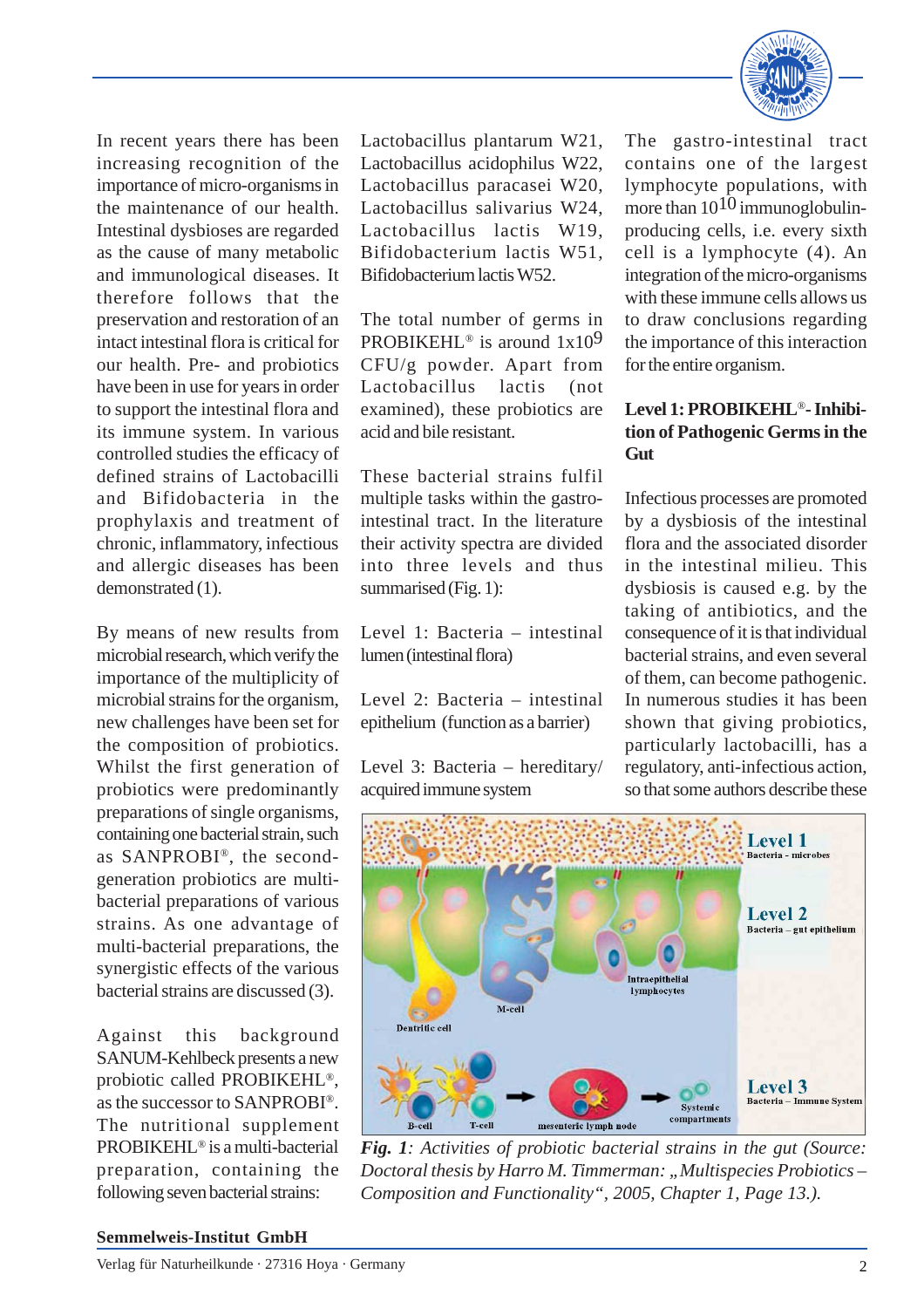

bacteria as biotherapeutic, antiinfectious agents  $(2)$ .

The seven germs contained in PROBIKEHL<sup>®</sup> likewise have an inhibiting action on the growth of pathogenic strains (Fig. 2). The inhibiting action of PROBIKEHL<sup>®</sup> bacteria on Clostridium difficile should be emphasised, as well as the associated reduction in its  $toxins(6)$ .

Clostridium difficile is a highly virulent germ, which luxuriates in the gut, especially following a long course of antibiotics, resulting in inflammations of the gut with severe diarrhoea (8) (Fig. 3).

## Level 2: PROBIKEHL<sup>®</sup> - Intestinal Epithelium

The intestinal mucosa is damaged by various diseases, and with it the barrier function of the epithelium (Leaky gut syndrome). The barrier function of the



Fig. 3: Inhibition of growth of Clostridium difficile by PROBIKEHL® bacterial strains in vitro [Source: Firm's internal data].



Fig. 4: IL-10 production of peripheral monocytes (peripheral mononuclear blood cells) after incubation with PROBIKEHL<sup>®</sup> bacterial strains in vitro [Source: Firm's internal data].

|                  | E. coli | E. faecalis | <b>B.</b> subtilis | CI.<br>perfringens | monocytogenes typhimurium | S.   | S. aureus |
|------------------|---------|-------------|--------------------|--------------------|---------------------------|------|-----------|
| <b>B.</b> lactis | $++$    | $++$        | $\overline{0}$     | $\overline{0}$     | N/A                       | N/A  | N/A       |
| <b>B.</b> lactis | $+$     | $++$        | $\overline{0}$     | $\circ$            | N/A                       | N/A  | N/A       |
| L. acidophilus   | $++$    | $++$        | $++$               | $+$                | $^{+}$                    | $+$  | $++++$    |
| L. paracasei     | $++$    | $+++$       | $++$               | $+$                | N/A                       | N/A  | N/A       |
| L. plantarum     | $++++$  | $++++$      | $^{+ + +}$         | $++$               | $++$                      | $++$ | N/A       |
| L. salivarius    | $+ + +$ | $+ + +$     | $++$               | $+$                | $++$                      | $++$ | $++++$    |
| Lc. lactis       | $+$     | $\mathbf 0$ | $^{+}$             | $\overline{0}$     | N/A                       | N/A  | N/A       |

**Fig. 2:** Inhibition of the growth of pathogenic germs by PROBIKEHL<sup>®</sup>. Bacterial strains in vitro.  $(+)$ inhibition,  $0 = no$  inhibition,  $N/A = no$  data). [Source: Firm's internal data].

**Semmelweis-Institut GmbH**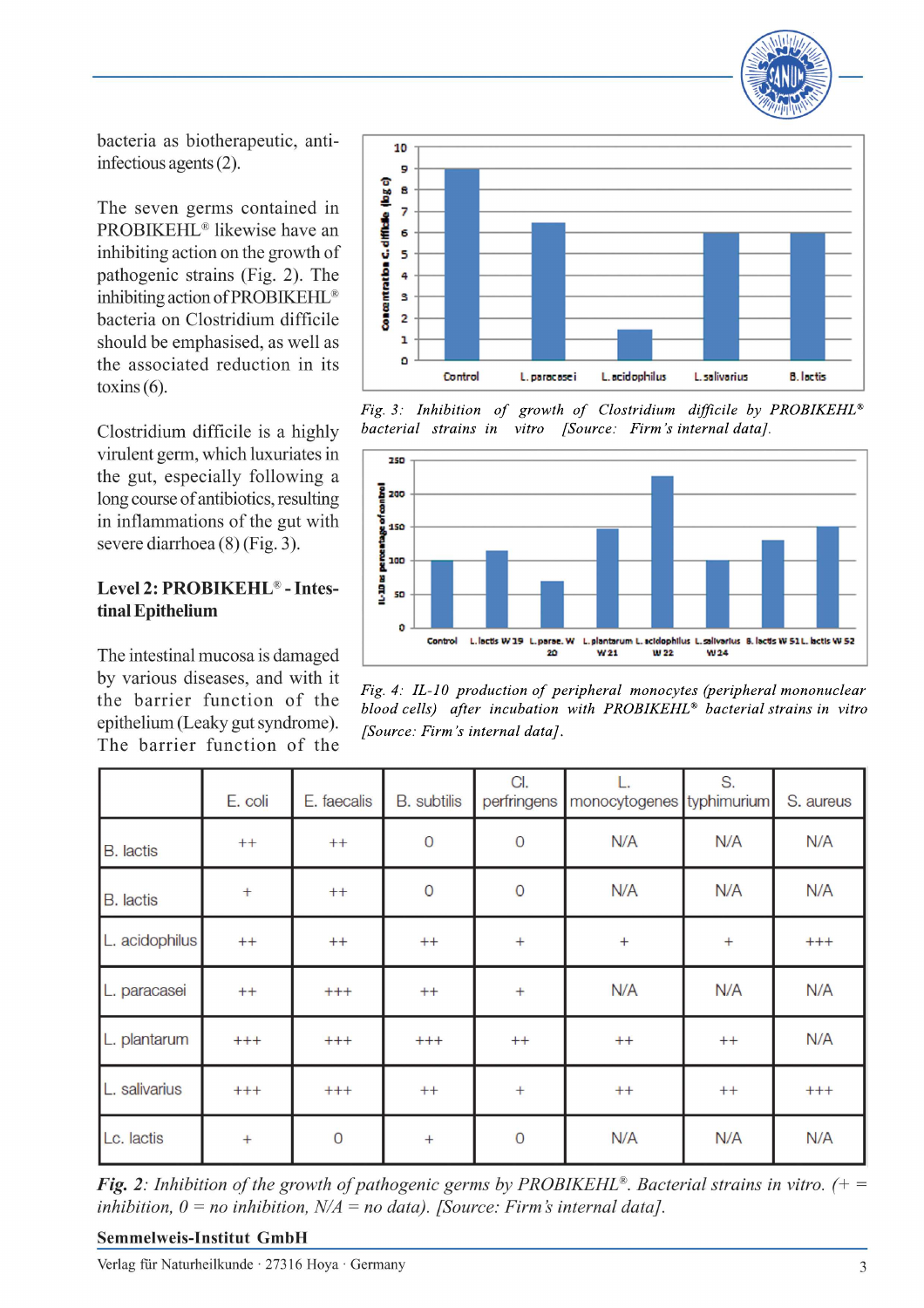

intestinal epithelium can be measured  $(11)$  in an in vitro ...Transepithelial electric resistance" (TEER) examination model. It was demonstrated that damaged cells of the intestinal epithelium with increased permeability could be significantly improved under the influence of L. salivarius and B. lactis. Thus Leaky gut syndrome may be tackled.

### **Level 3: PROBIKEHL**® **- Immune System**

The regulation of the immune system, especially that of the Th1/ Th2 balance, takes place substantially via cytokines, e.g. IL-10, which has important functions in the intestinal tract. It is formed from monocytes for the regulation of anti-inflammatory processes. Therefore the influence of probiotics on the formation of cytokines was examined (5).

With regard to the germs contained in PROBIKEHL® it was possible to demonstrate a clear stimulation of IL-10 on peripheral monocytes, which provides an explanation of the action of probiotics on the immune system (7) (4) (Fig. 4).

## **PROBIKEHL**® **- Inulin and Fructo-Oligosaccharides (FOS)**

As well as its probiotics, PROBIKEHL® contains the prebiotics Inulin and FOS, which means that it is included among the synbiotics. As easily soluble roughage of vegetable origin, Inulin and FOS regulate the intestinal activity and improve the

growth conditions of lactobacilli and bifidobacteria (9). Thus the activity and survival rate of the probiotic bacteria are increased.

# **PROBIKEHL® in SANUM Therapy**

In SANUM therapy regulation of the milieu is of particular importance. Thus PROBIKEHL® represents an extension of the preparations offered for treatment of the milieu, particularly that of the intestinal tract. In allergic illnesses, Crohn's disease, irritable bowel syndrome and chronic inflammatory diseases of the gut, an altered intestinal milieu is, inter alia, due to a low complement of bifido- and lactobacilli.

Here PROBIKEHL® can contribute to a normalisation of the intestinal flora. In studies it has been demonstrated that multibacterial preparations alleviate symptoms of these diseases (10). PROBIKEHL® is employed as a single remedy, or also in combination with other therapeutic agents, such as the SANUM remedies. (See the SANUM therapy schemes for therapists at www.sanum.com).

#### **PROBIKEHL**® **- Dosages**

Adults and children over 12 years of age take 2-4 capsules a day. Children between the ages of 3 and 12 take 1-2 capsules a day. PROBIKEHL® may safely be taken during pregnancy and while breastfeeding. Moreover it is gluten- and lactose-free.

#### **PROBIKEHL**® **- Summary**

PROBIKEHL® is a secondgeneration multi-bacterial preparation and a successor to the mono-bacterial preparation SANPROBI®. The germs contained in PROBIKEHL® regulate the homoeostasis of the intestinal flora. Their action is anti-infectious; they stabilise the barrier function of the gut and regulate the hereditary and humoral immune system. For these reasons it is suited to support the intestinal health, especially in infections, allergic illnesses, irritable bowel syndrome and chronic inflammatory diseases of the gut.

#### Bibliography:

1. Bischoff, S.C., et al., (2005) Probiotika, Präbiotika und Synbiotika: Stellenwert in Klinik und Praxis [= Probiotics, prebiotics and synbiotics: their role in clinic and practice], Deutsches Ärzteblatt, Vol. 102 (11)

2. Levin-Le Moal, V., et al., (2014) Antiinfective activities of lactobacillus strains in the human intestinal microbiota; from probiotics to gastrointestinal anti-infectious biotherapeutic agents. Clinical microbiology review, Vol.: 27 (2)

3. Timmermann, HM., et al., (2004) Monostrain, multistrain and multispecies probiotics – A comparison of functionality and efficacy. Int.J.Food Microbiol. Nov15, 96(3): 219-33

4. Brandtzaeg, P., (1989) Overview of the mucosal immune system. Curr Top Microbiol. Immunol. 146: 13-25

5. Ashraf, R., Shah, NP., (2014) Immune system stimulation by probiotic microorganisms, Critical reviews in food